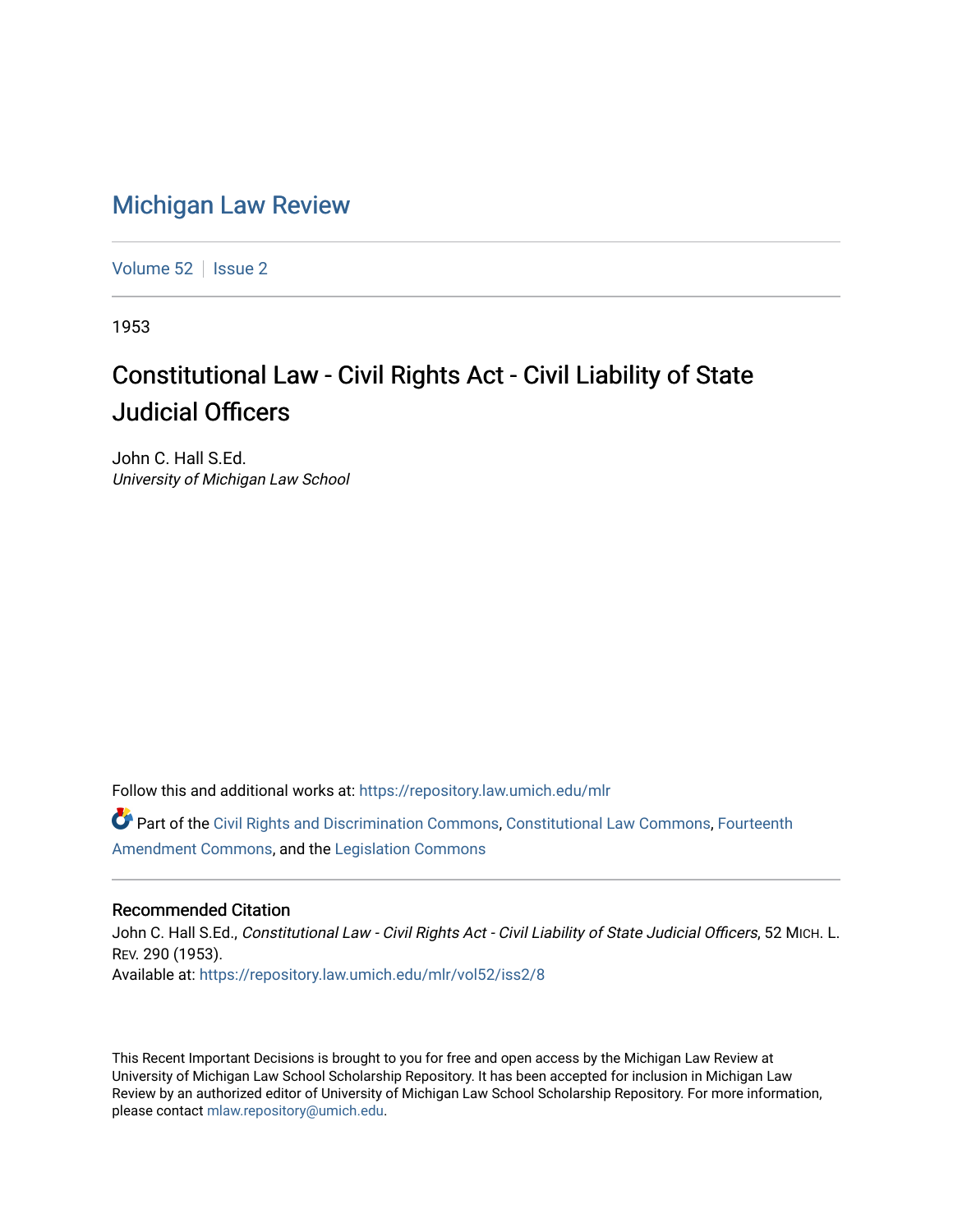CONSTITUTIONAL LAW - CIVIL RIGHTS ACT - CIVIL LIABILITY OF STATE JumCIAL OFFICERS-In 1940 defendant, a state judge, granted an ex parte order transferring plaintiff, then a voluntary inmate of a Massachusetts school for the feeble-minded, to the Department of Defective Delinquents. Released on habeas corpus in 1951, plaintiff brought suit under the Civil Rights Act,<sup>1</sup>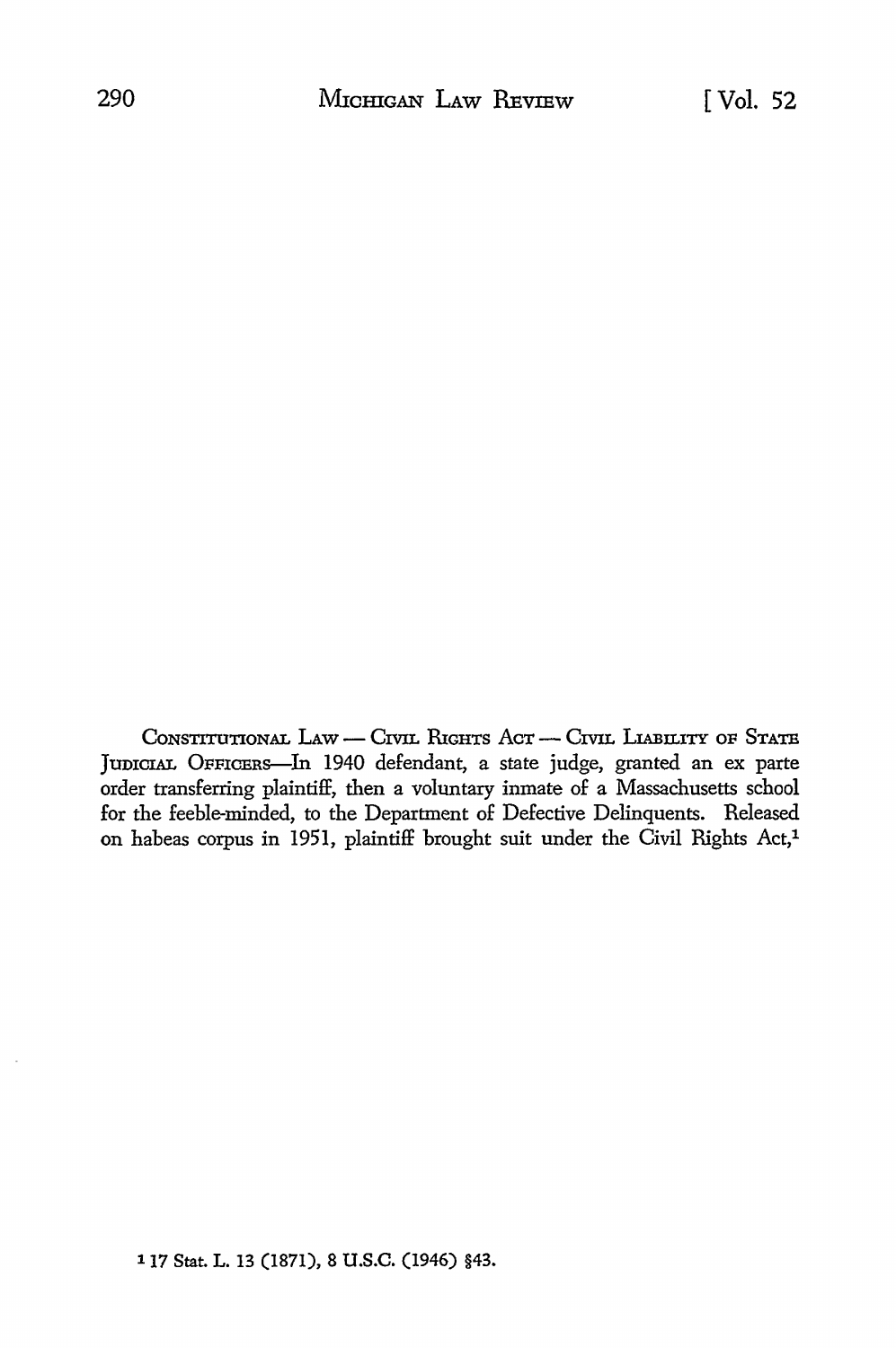(U.S. 1953) 74 S. Ct. 43. At common law there was no civil liability for the acts of judges done in their official capacity.<sup>2</sup> The English rule is that immunity exists if the proceeds are lawful and conducted with apparent regularity.3 The immunity is given to safeguard independence of action and freedom from harassment.4 One court has said the immunity "is absolutely essential to the very existence, in any valuable form, of the office itself."<sup>5</sup> Early federal decisions agreed that judges should receive judicial immunity.<sup>6</sup> The possible exception in cases of malicious action was soon erased,<sup>7</sup> and immunity was extended to inferior courts even where there were acts in excess of jurisdiction.<sup>8</sup> It seems clear that the Fourteenth Amendment makes it possible for Congress to take this immunity from state judges if there is a violation of due process. The Supreme Court in *:Ex parte Virginia9* declared that a state acts through its legislature, executive, and judiciary, and the Fourteenth Amendment allows federal review of state court decisions said to be in violation of the amendment.10 The language of the Civil Rights Act imposing civil liability on "every person who acts under the color of state law" would seem to reach the judiciary.<sup>11</sup> The Supreme Court has never answered this question. Faced with an opportunity to deal with the injunctive relief provisions of section 43 of the act in *Stefanelli v. Minard*,<sup>12</sup> the Court said that the district court could refuse to act in its discretion, and so escaped the need *to* say whether an injunction, if granted, would be proper. Only three lower court decisions hold the judge liable under the act.<sup>13</sup> Four-

<sup>2</sup>Fray v. Blackburn, 3 B. & S. 576, 122 Eng. Rep. 217 (1863); Bradley v. Fisher, 13 Wall. (80 U.S.) 335 (1871); Aluza v. Johnson, 231 U.S. 106, 34 S.Ct. 27 (1913) (extending judicial immunity to the Philippines).

s Usill v. Hales, 3 C.P.D. 319 (1878).

<sup>4</sup>Yates v. Lansing, 5 Johns. (N.Y.) 282 (1810).

5 Grove, Jr. v. Van Duyn, 44 N.J.L. 654 at 656 (1882).

<sup>6</sup>Randall v. Brigham, 7 Wall. (74 U.S.) 523 (1868); Bradley v. Fisher, note 2 supra. Both deal with federal judges.

<sup>7</sup>Bradley v. Fisher, note 2 supra.

SYaselli v. Goff, (2d Cir. 1926) 12 F. (2d) 396, affd. per curiam 275 U.S. 503, 48 S.Ct. 155 (1927).

<sup>9</sup>100 U.S. 339 (1879). See also Virginia v. Rives, 100 U.S. 313 (1879); Shelley v. Kraemer, 334 U.S. 1, 68 S.Ct. 836 (1947).

10 28 U.S.C. (Supp. V, 1952) §1257(3); Tinsley v. Anderson, 171 U.S. 101, 18 S.Ct. 805 (1897); Shelley v. Kraemer, note 9 supra.

<sup>11</sup> 8 U.S.C. (1946) §43; Picking v. Pennsylvania R. Co., (3d Cir. 1945) 151 F. (2d) 240. The court in Bottone v. Lindsley, (10th Cir. 1948) 170 F. (2d) 705, doubted that a private suit is under color of state law, adding the action must be a complete nullity for the Civil Rights Act to apply.

12342 U.S. 117, 72 S.Ct. 118 (1951).

13 Picking v. Pennsylvania R. Co., note 11 supra; McShane v. Moldovan, (6th Cir. 1949) 172 F. (2d) 1016; Cooper v. Hutchinson, (8th Cir. 1950) 184 F. (2d) 119.